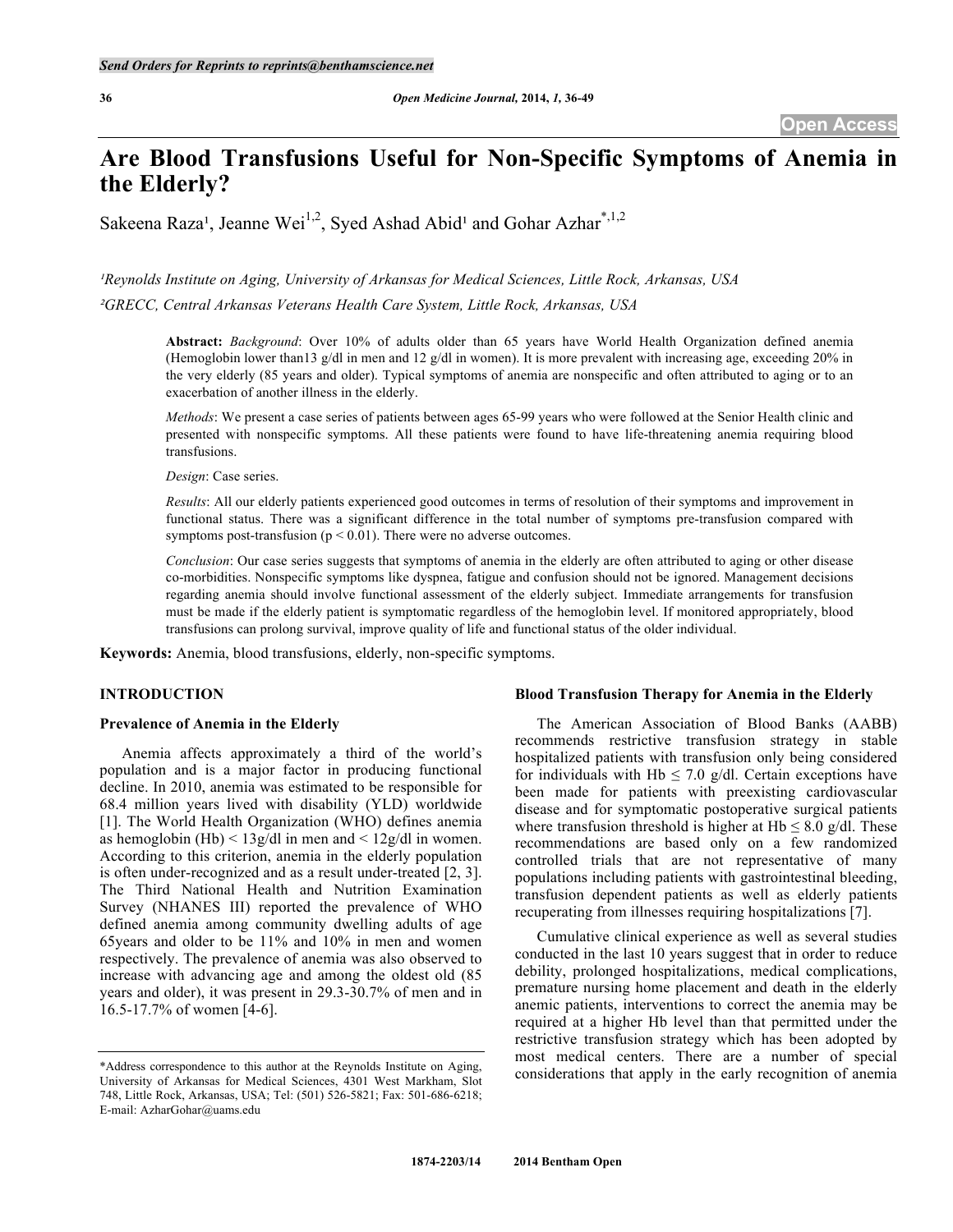in the vulnerable elderly and need to be emphasized; a) More than 50% of people over the age of 65 suffer from four to five co-morbid conditions often including cardiac or pulmonary diseases that could complicate the diagnosis of anemia with the signs and symptoms being attributed to the other disease conditions; b) Cognitive impairment in the elderly often leads to problems in obtaining a clear history; c) Presentation of diseases is often atypical in the elderly; d) Older people typically have less hemostatic reserve and a rapid deterioration in clinical status can occur if the diagnosis is delayed; e) There might be limitations in conducting an invasive diagnostic work-up in a frail elderly patient; f) The goal of therapy in older cognitively intact individuals is often to maintain their functional independence and improve their quality of life.

# **METHODS**

We present a case series of patients between ages 65-99 years who were followed at the Senior Health clinic between 2007 and 2012. Random number generator was used to select 99 charts from an institutional review board (IRB # 113022) approved data set for seniors with different co-morbid conditions. Charts were reviewed for WHO defined presence of anemia (Hb  $\lt$  13 in men and  $\lt$  12 in women). 54/99 patients had WHO defined anemia at some point in a 5 year period.

In-patient and out-patient visits documenting the anemia in these 54 patients were analyzed for the underlying etiology, diagnosis and specific management of anemia. For each case, data collection included problem list, functional capacity, drop in hemoglobin, the level of hemoglobin triggering blood transfusion, pre-transfusion signs/symptoms, hemodynamic instability, functional decline as well as post transfusion benefits or adverse events.

5/54 cases actually demonstrated scenarios of serious or life-threatening anemia presenting with non-specific signs and symptoms where timely blood transfusion averted serious adverse consequences.

#### **CASE #1: Dizziness and Weakness**

79 year old African American male with history of Coronary Artery Disease (CAD), Congestive Heart Failure (CHF), Hypertension (HTN), Atrial Fibrillation, status post angioplasty, pacemaker, Implantable Cardioverter Defibrillator (ICD) and Chronic Kidney Disease (CKD) was admitted with complaints of dizziness and weakness after 3 episodes of hematochezia. Patient had undergone a screening colonoscopy a day earlier that had been negative. Admission blood pressure (BP) was 122/71 mmHg (baseline BP 130- 140/80-90 mmHg) and heart rate was 88 beats/min. Hb was 12.5 g/dl. After receiving normal saline, patient's BP returned to baseline but Hb dropped to 10.2 g/dl. The second day patient continued to have hematochezia and his Hb dropped to 8.4 g/dl. The documentation in the chart indicated that patient was hemodynamically stable and asymptomatic at rest. A decision was made to transfuse 2 units of packed Red Blood Cells (RBC) and 2 units of Fresh Frozen Plasma (FFP). Patient's GI bleeding ceased and Hb increased to 10.5 g/dl. There was no need for any surgical intervention and he was discharged home after observation.

Caveats: The "hemodynamic stability" noted in this elderly patient's chart was assessed at rest. This patient was beta-blocked, hence volume depletion and stress-induced responses were likely masked. As per documentation, this patient did not have any presence of hemodynamic instability, nevertheless, timely transfusion in this case very likely averted potential life-threatening cardiovascular consequences and prolonged hospital stay. This case highlights the fact that hemodynamic stability should be assessed appropriately by checking for orthostatic hypotension, tachycardia, weakness, and shortness of breath on exertion because decisions based on assessment of hemodynamic stability in an elderly person at rest could lead to errors in management.

#### **CASE #2: Dyspnea with COPD Exacerbation**

76 year old African American male with history of HTN, CKD, Chronic Obstructive Pulmonary Disease (COPD) and Diabetes Mellitus (DM) presented to the clinic with 2 weeks history of progressive increase in shortness of breath and fatigue. He had increased his supplemental oxygen to 3 Liters and was still short of breath at rest. He was unable to do any house work and had difficulty preparing meals. He denied having hematochezia, black stools, chest pain and fever. Vital signs on presentation-BP 168/58 mmHg, pulse: 77 beats/min, respiratory rate: 24 breaths/min. Initial impression was exacerbation of COPD and he was started on Azithromycin and steroids. However, a Complete Blood Count (CBC) obtained for work-up of pneumonia during the visit revealed a Hb of 7.4 g/dl, which had dropped by 2.3 g/dl over the past two months. 2 units of packed RBCs were transfused with a subsequent increase in Hb to 8.7 g/dl. This resulted in a dramatic improvement in his fatigue and functional status although some degree of dyspnea remained. The cause for the anemia was reactivation of an old peptic ulcer which required treatment.

Caveats: Often shortness of breath can accompany an acute illness or mimic an acute exacerbation of a chronic illness. In elderly patients with multiple serious comorbidities it can trigger an extensive work-up for exploration of cardiovascular or pulmonary etiologies. In the above case, COPD exacerbation was the initial diagnosis as patient's presentation was not suggestive of a GI bleed. This scenario also emphasizes that patients with chronic GI bleed may not present with hemodynamic instability when the rate of blood loss is slow and this may mislead the Provider from considering acute anemia among his/her top differentials. Moreover, in the frail elderly, typical symptoms of anemia can easily be falsely attributed to other co-morbidities.

#### **CASE #3: Fatigue, Confusion or Delirium**

88 year old Caucasian female with history of HTN, valvular heart disease and transient ischemic attacks developed massive gastrointestinal bleed secondary to Gastric Antral Vascular Ectasia (GAVE) that initially required 6 units of packed red cell transfusions. Subsequently she presented with significant fatigue, dyspnea, weakness, dizziness, with difficulty walking and confusion after recurrent episodes of GI bleeds. Patient usually became symptomatic at Hb values between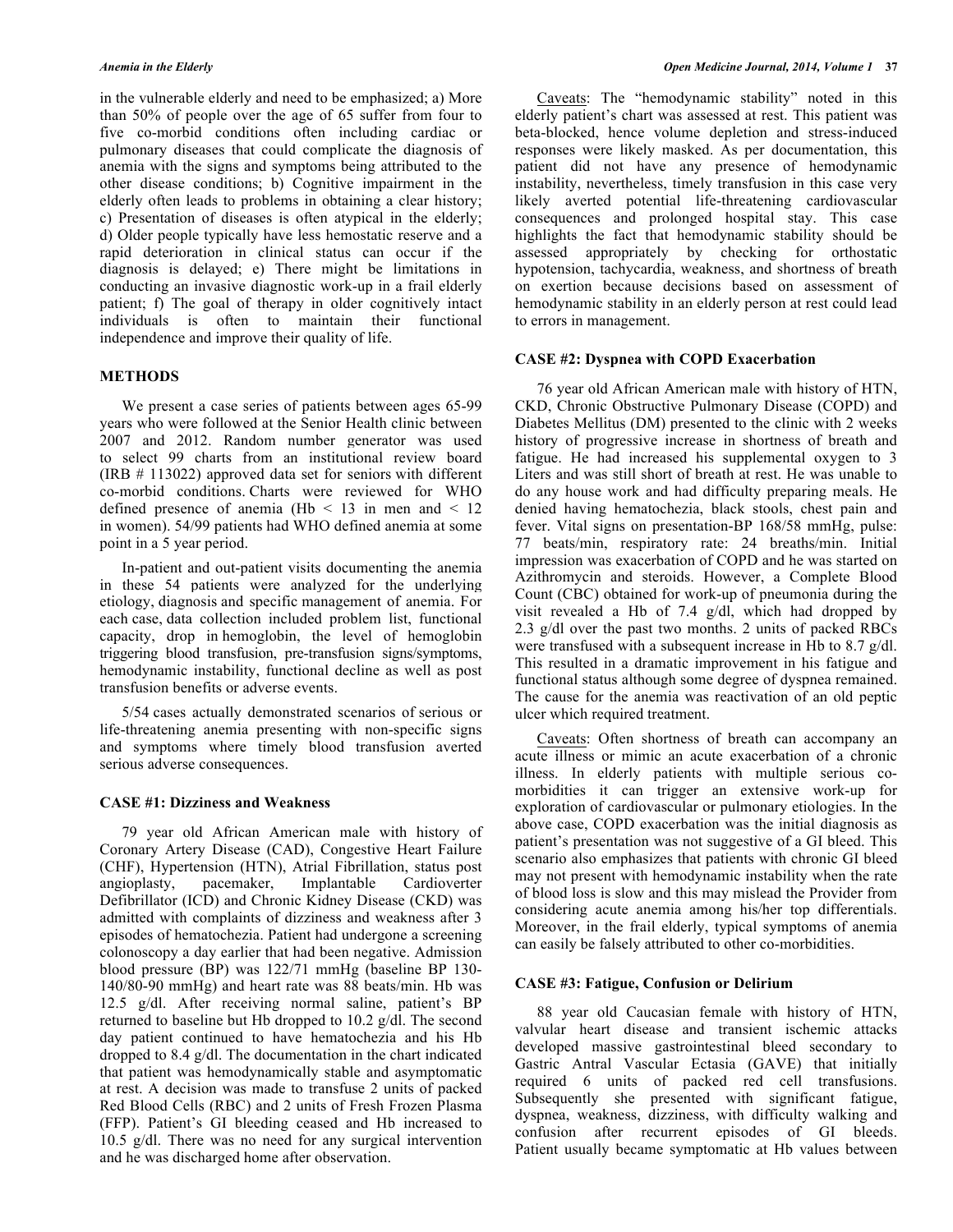7.1-8.7 g/dl requiring packed RBC transfusions every 2-6 months for symptom relief. Several Argon Plasma Ablation procedures were performed to control the bleeding with partial success. Patient's frequency of GI bleeds increased & her packed RBCs requirement increased to every 5-7 days. For past 6 years patient has remained active and cognitively intact with support from out-patient transfusions with a mean post-transfusion Hb of 10.7 g/dl. She continued to volunteer in the community, limited only by mild fatigue and weakness. It was notable that the patient always developed delirium with a Hb less than 8.0 g/dl. However, because management decisions were always made promptly and efficiently, this patient only required one hospital admission for her symptomatic anemia.

Caveats: This elderly patient was not a candidate for surgical intervention; packed RBC transfusions for her have been a life sustaining measure. It also highlights the point that timely transfusions with packed RBCs can be done safely in the elderly on an out-patient basis. This is likely cost effective in reducing frequent clinic & emergency room visits as well as hospitalizations for complications related to anemia. Most importantly, this case establishes the fact that in selected transfusion-dependent elderly patients, symptomdriven transfusions can promote functional independence and lead to improved quality of life.

## **CASE #4: Fatigue, Weakness, Dyspnea on Exertion and Falls**

89 year old Caucasian male who had a past medical history notable for HTN, Transient Ischemic Attacks, hypothyroidism, dyslipidemia, Restless leg syndrome, hereditary spastic paresis, status post laser prostatectomy, urinary incontinence, status post dilatation of urethral stricture, recurrent bladder/renal stones and intermittent hematuria presented to the clinic with 2 week history of progressively worsening fatigue, weakness, falls and mild dyspnea on exertion. Patient's CBC from 3 days prior was notable for Hb of 7.3 g/dl; a drop from 11.4 g/dl three months earlier. He was seen in the clinic and was sent to the hospital for urgent blood transfusion. He reported recurrent hematuria but his urinalysis showed only 3-5 RBCs. Patient denied recent history of hematochezia, melena and hematemesis. On admission, his Hb was further reduced to 6.7 g/dl with greater weakness and shortness of breath. On documentation, he remained hemodynamically stable at rest. He required three units of packed red cells and Hb the next day at discharge was 8.9 g/dl. Patient's symptoms of dyspnea and weakness resolved after receiving the blood transfusion with only residual mild fatigue.

Caveats: This is a frail older patient with multiple chronic co-morbidities. His constellation of symptoms was not very prominent because of his limited physical function and even while in hospital he remained "hemodynamically stable". What triggered an evaluation was his falls, which could be attributed to the spastic paralysis but had become more frequent. This patient did not want a GI work-up at that time, so the cause of anemia could not be determined. The transfusions were probably life-saving and significantly improved his quality of life and function.

### **CASE #5: Weakness and Shortness of Breath**

79 y/o Caucasian male with past medical history notable for HTN, Alzheimer's dementia, dyslipidemia, depression, Gastroesophageal Reflux Disease, Obstructive Sleep Apnea (OSA) and recurring GI bleeds presented to the Emergency Room with weakness and black stools. His BP and pulse were 80/43 mmHg and 82 beats/min respectively and Hb level was 8.8 g/dl on presentation. Patient's symptoms resolved and BP stabilized after 3 units of packed cell transfusion*.* Hb recovered to 12.7 g/dl post-transfusion. Except for minimal esophagitis and villous adenoma, *Esophagogastroduodenoscopy* (EGD) and colonoscopy were unrevealing. Three months prior to this episode the patient had presented with significant shortness of breath, vomiting and diarrhea and a history of black stools. He was afebrile on presentation with a BP of 104/52 mmHg. Hb was 12 g/dl and White Blood Cell (WBC) count was  $19,000/\text{mm}^3$ . CT chest, abdomen and pelvis were unremarkable and WBC scan did not reveal any abscess. Patient's lowest recorded Hb during that admission was 8.9 g/dl and he received a unit of blood. Weakness and shortness of breath resolved as Hb improved. EGD showed a Mallory Weiss tear, severe esophagitis and a duodenal ulcer.

Caveats: It is noteworthy that this patient presented with acute anemia secondary to GI bleed that was symptomatic at a hemoglobin level greater than the recommended transfusion threshold. Also, transfusion averted significant morbidity and led to a short hospital stay. This patient was cognitively impaired and did not complain of gastric/ esophageal pain, however, a complete work-up revealed a reversible, life-threatening cause of anemia and timely transfusion averted a worse outcome.

#### **Statistical Analysis**

The difference in hemoglobinpre and post-transfusion was significant with  $p < 0.03$  (Mann-Whitney U test), as shown in Fig. (**1**). The total number of non-specific symptoms experienced by the patients pre-transfusion was 19 and post-transfusion was 5, which was also significantly different with  $p < 0.01$  (Mann-Whitney U test), as shown in Fig. (**2**).



**Fig. (1).** Hemoglobin value in anemic subjects before and after blood transfusion/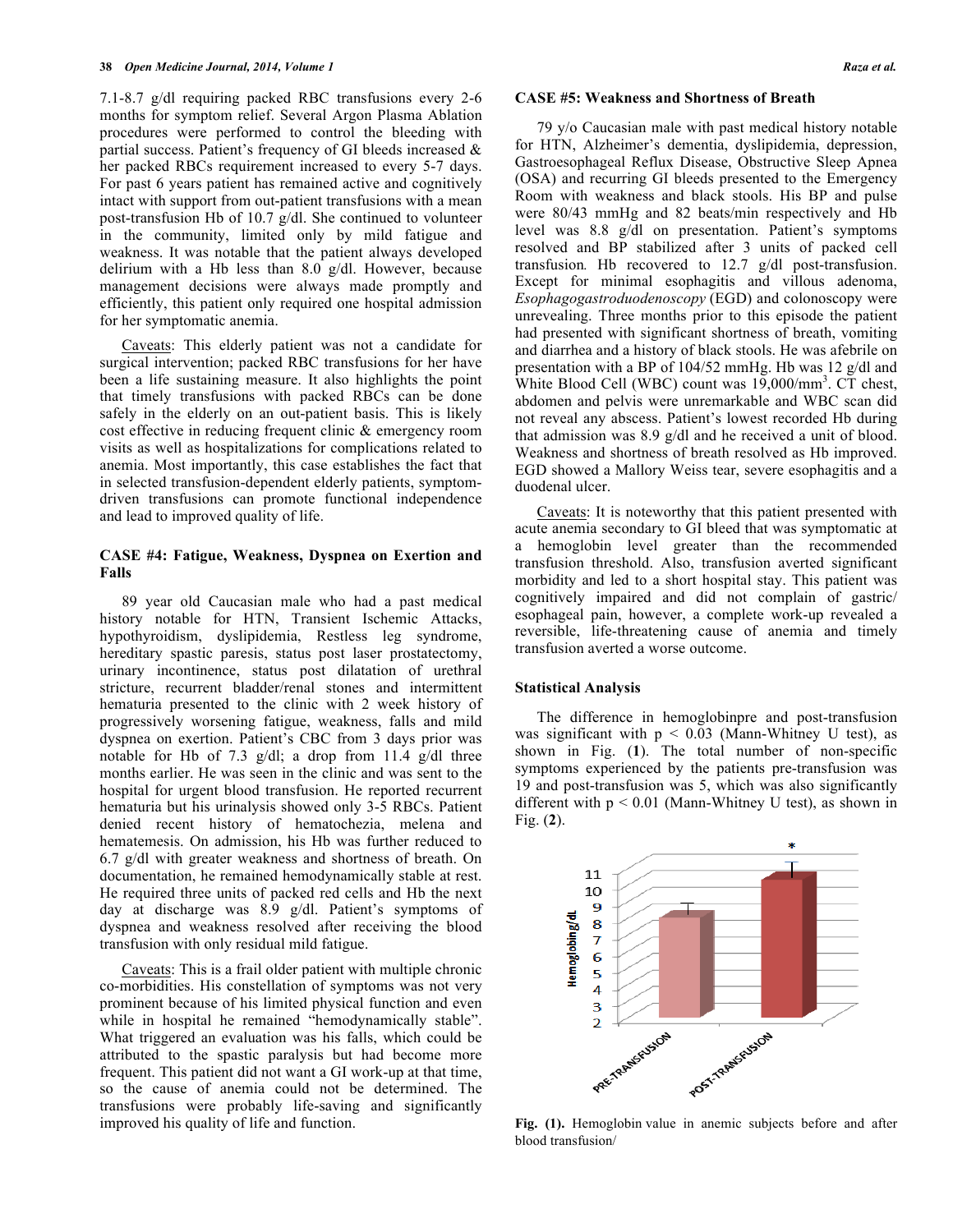

transfusion.

#### **DISCUSSION**

The cases described above illustrate the point that AABB transfusion guidelines cannot be adopted as a standard for all anemic patients especially the geriatric population in whom serious anemia often presents with non-specific or vague symptoms requiring transfusion at a higher hemoglobin level than recommended. Better recognition of the signs and symptoms of anemia is needed in the elderly in whom symptoms are often attributed to aging or other disease comorbidities. Symptomatology and severity of anemia can be masked in the elderly because of a reduced level of activity. Management decisions based on signs and symptoms of anemia should involve functional assessment of the elderly subject.

In 2000, there were 35 million people over the age of 65 in the United States. This age group is expected to increase to 80 million by year 2050. The greatest increase of approximately 5 foldis expected in the age cohort of 85 years and older. Thus the impact of chronic diseases and associated disability in the elderly will have great implications for healthcare in the coming decades. Anemia is now being recognized as one of the common conditions that must be addressed more vigorously, both in the out-patient and in-patient environment, to reduce the burden of morbidity and mortality and improve quality and quantity of life of the aging strata of our society. In the past 2 decades a number of studies have been conducted to assess the impact of anemia on the elderly (Table **1**), and the major findings of some of these studies are discussed below.

#### **Anemia and Mortality**

Anemia amongst older adults (over the age of 65) also increases the risk of hospitalization and mortality. A recent large Canadian study of over 17000 older adults (66 years and older) showed a significant association between anemia and risk of hospitalization secondary to all causes, including cardiovascular related hospitalization and all-cause mortality [8]. Likewise a European study of 4500 adults between ages

65-84 years also revealed increased likelihood of hospital admissions and all-cause mortality of anemic patients *versus* non-anemic patients after controlling for many possible variables [2]. Other prospective studies from Europe and USA have also shown a statistically significant association between anemic elderly and increased risk of hospitalization and mortality [2, 9-11]. Among hospitalized anemic patients, studies have shown an increased likelihood of delirium, mobility disability and falls that often results in prolonged in-patient course.

### **Anemia and Delirium**

Delirium, a clinical syndrome that is defined as inattention and acute cognitive dysfunction affects an estimated 14-56% of all hospitalized elderly patients [12-18]. At least 50% of geriatric patients hospitalized annually in the US develop complications secondary to delirium with a mortality rate between 25-33% [12, 13].

Among older surgical patients, post-operative delirium is seen in 15-53% and its incidence is as high as 70-87% in elderly Intensive Care Unit patients [14]. Delirium is associated with worse outcomes, extended hospitalizations, higher costs, cognitive decline and increased mortality rates [12-15]. Some of the important risk factors for delirium in the elderly are dementia, male sex, high burden of comorbidities, certain medications, sensory impairment, sleep deprivation, metabolic derangements and pain [14]. Recent available studies have shown that anemia significantly and independently increases the likelihood of delirium in the ward, medical & surgical ICUs as well as post-operative settings. In our particular case study (subject  $# 3$ ), the patient only developed delirium when Hb dropped below 8 g/dl, but she was otherwise cognitively intact and had age-appropriate functional capacity. It is likely that patients with some element of dementia or hypoxemia could develop confusion at higher Hb levels.

In a small 5 month prospective study of 190 elderly patients (mean age, 82 years) performed in a Belgian hospital geriatric ward, 18% were identified with delirium. It was significantly more frequent among male patients in comparison to female patients. Results showed maximum number of delirious patients (among both men and women) in the quartile with lowest Hb i.e.  $\leq$  10.8 g/dl. Statistical analysis with adjustment for major confounding factors showed anemic men but not anemic women to have a high likelihood of becoming delirious and this likelihood increased with decreasing Hb concentration [16]. Similarly another study conducted in a Swedish hospital ICU showed that patients with moderate and severe delirium had lower Hb concentrations  $(6-9.5 \text{ g/dl})$  in comparison to those with no symptoms of delirium [17].

Anemia was also found to independently increase the risk of delirium after cardiac surgery in a recent Polish study [18]. The authors postulated that factors such as atrial fibrillation and hypoxia were the likely cause of cerebral hypoxemia, inhibiting the formation of neurotransmitters and resulting in decreased cholinergic and glutaminergic activities in the cerebral cortex resulting in delirium [18].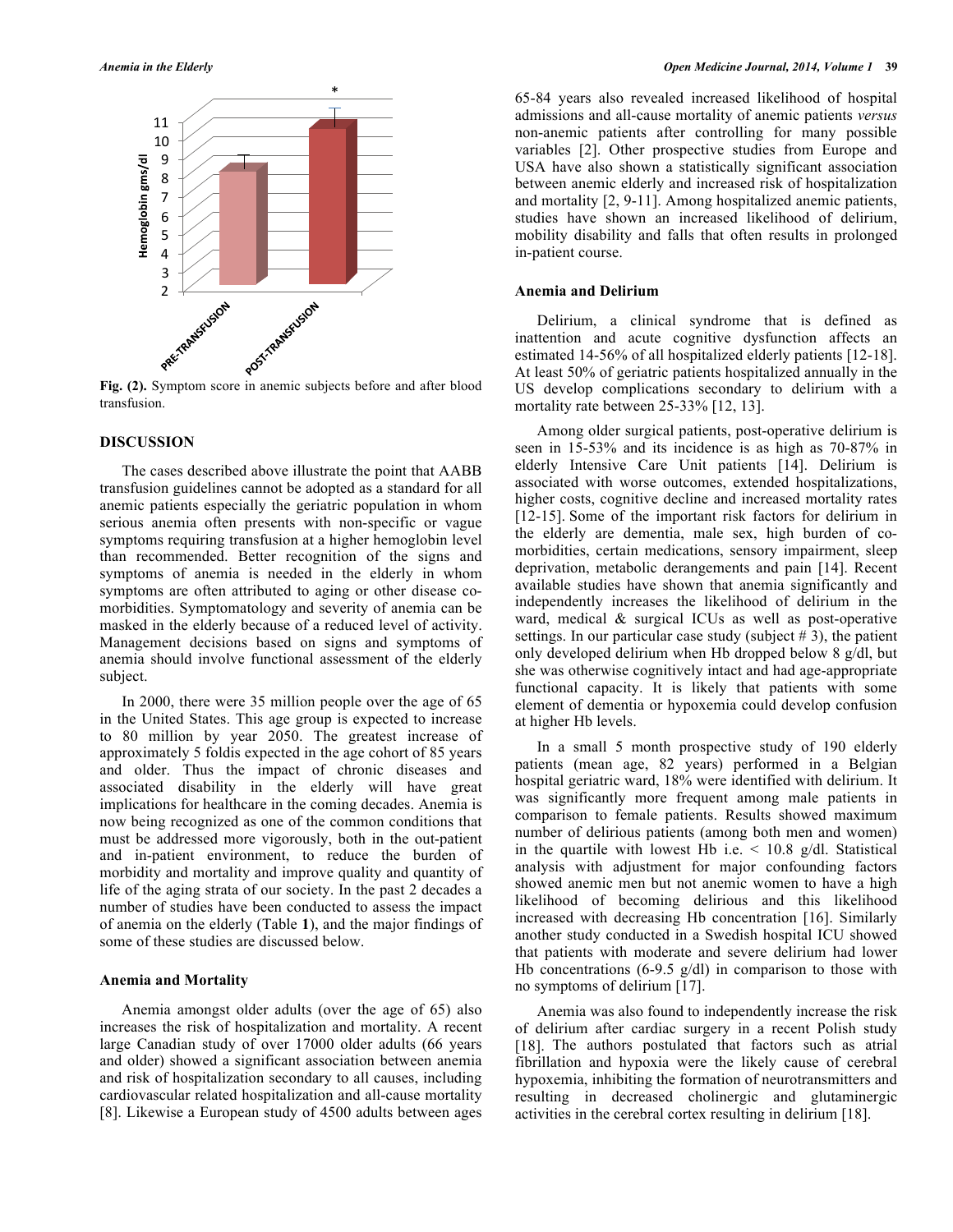| Studies on impact of anemia in elderly.<br>Table 1. |  |
|-----------------------------------------------------|--|
|-----------------------------------------------------|--|

| <b>Conditions</b><br><b>Associated</b><br>with Anemia | Study                                                      | Type $\&$<br><b>Duration of</b><br><b>Study</b>                                 | Sample Size & Age                                                                                                     | Methodology                                                                                                                                                             | <b>Results</b>                                                                                                                                                                                                                                                                                                                                                                                                                                                                                                                                                                                                               |
|-------------------------------------------------------|------------------------------------------------------------|---------------------------------------------------------------------------------|-----------------------------------------------------------------------------------------------------------------------|-------------------------------------------------------------------------------------------------------------------------------------------------------------------------|------------------------------------------------------------------------------------------------------------------------------------------------------------------------------------------------------------------------------------------------------------------------------------------------------------------------------------------------------------------------------------------------------------------------------------------------------------------------------------------------------------------------------------------------------------------------------------------------------------------------------|
| <b>Delirium</b>                                       | Joosten et al.<br><b>Belgium</b><br>$2006$ <sup>a</sup>    | Longitudinal<br>prospective<br>study over 5<br>months                           | 190 elderly patients in<br>acute geriatric ward.<br>Mean age of the group<br>was 82.5 yrs                             | Study patients investigated<br>with Mini Mental Status<br>Exam (MMSE),<br><b>Confusion Assessment</b><br>Method (CAD),<br>demographic, clinical and<br>lab data         | 18% of the patients identified by delirium.<br>50% of patients had anemia.<br>Anemia, male sex, age > 82 yrs,<br>dehydration and dementia were<br>independent risk factors for delirium.                                                                                                                                                                                                                                                                                                                                                                                                                                     |
|                                                       | Axell <i>et al.</i><br>Sweden<br>2002 <sup>b</sup>         | Longitudinal<br>prospective<br>study:<br>Data<br>collected over<br>6.5 months   | 19 ventilated patients in<br>Intensive Care Unit<br>(ICU)<br>Median age 70 yrs                                        | Study patients had an ICU<br>stay length of $> 36$ hrs and<br>were closely observed<br>during the stay. Patients<br>were interviewed in depth<br>twice after discharge. | 6 patients had severe delirium & 8<br>moderate delirium.<br>Severity of delirium was associated with<br>the degree of anemia. Patients with severe<br>delirium had significantly lower Hb (7.5-<br>9.5g/dl).<br>Patients with severe delirium required<br>higher doses of fentanyl and midazolam<br>and a longer duration of ventilation & ICU<br>stay.                                                                                                                                                                                                                                                                      |
| <b>Dementia</b>                                       | Hong et al.<br>S. Korea&<br><b>USA</b><br>$2013$ $\degree$ | Prospective<br>Cohort Study:<br>data collected<br>over 11 years<br>of follow up | 2552 community<br>dwelling, ethnically<br>diverse.<br>Mean age: 76.1 yrs.<br>Memphis TN &<br>Pittsburgh Pennsylvania. | Cognitive function<br>assessed at 1,3, 5, 8, 10, 11<br>years with a global test                                                                                         | 2552 subjects; 51.8% female, 38.9% were<br>black. 393 (15.4%) had anemia at baseline<br>and 455 (17.4%) developed dementia.<br>Older adults with anemia at baseline had a<br>higher risk of developing dementia<br>$(22.7%)$ as compared to those who did not<br>have anemia (17%)<br>After adjusting for age, race, sex,<br>education, literacy, APOE ε4 status, mini-<br>mental status exam, co-morbidities<br>(stroke, HTN, DM and Myocardial<br>Infarction), renal function, indices of<br>anemia indices & C-Reactive Protein, the<br>results remained statistically significant.                                       |
|                                                       | Shah et al.<br><b>IL USA</b><br>2011 <sup>d</sup>          | Prospective<br>study:<br>participants<br>followed for<br>$3.3$ yrs              | 881 community<br>dwelling:<br>Mean age; 80.1 yrs<br>Chicago, IL.                                                      | Cognitive decline assessed<br>over a period of 3 years in<br>participants of the Rush<br>Memory and Aging<br>project who did not have<br>dementia.                      | Follow up over a period of approximately<br>three years was notable for development<br>of dementia in 113 patients.<br>Those who developed dementia were of<br>older age and had poorer performance on<br>MMSE. Their BMI and cognitive function<br>were also relatively lower. In comparison<br>to individuals without dementia, those<br>with dementia were more likely to be<br>depressed and had a smaller social circle.<br>Subjects with Hb of 13.7 g/dl had the<br>smallest rate of cognitive decline. Anemic<br>participants had a faster decline in<br>cognitive function in comparison to those<br>without anemia. |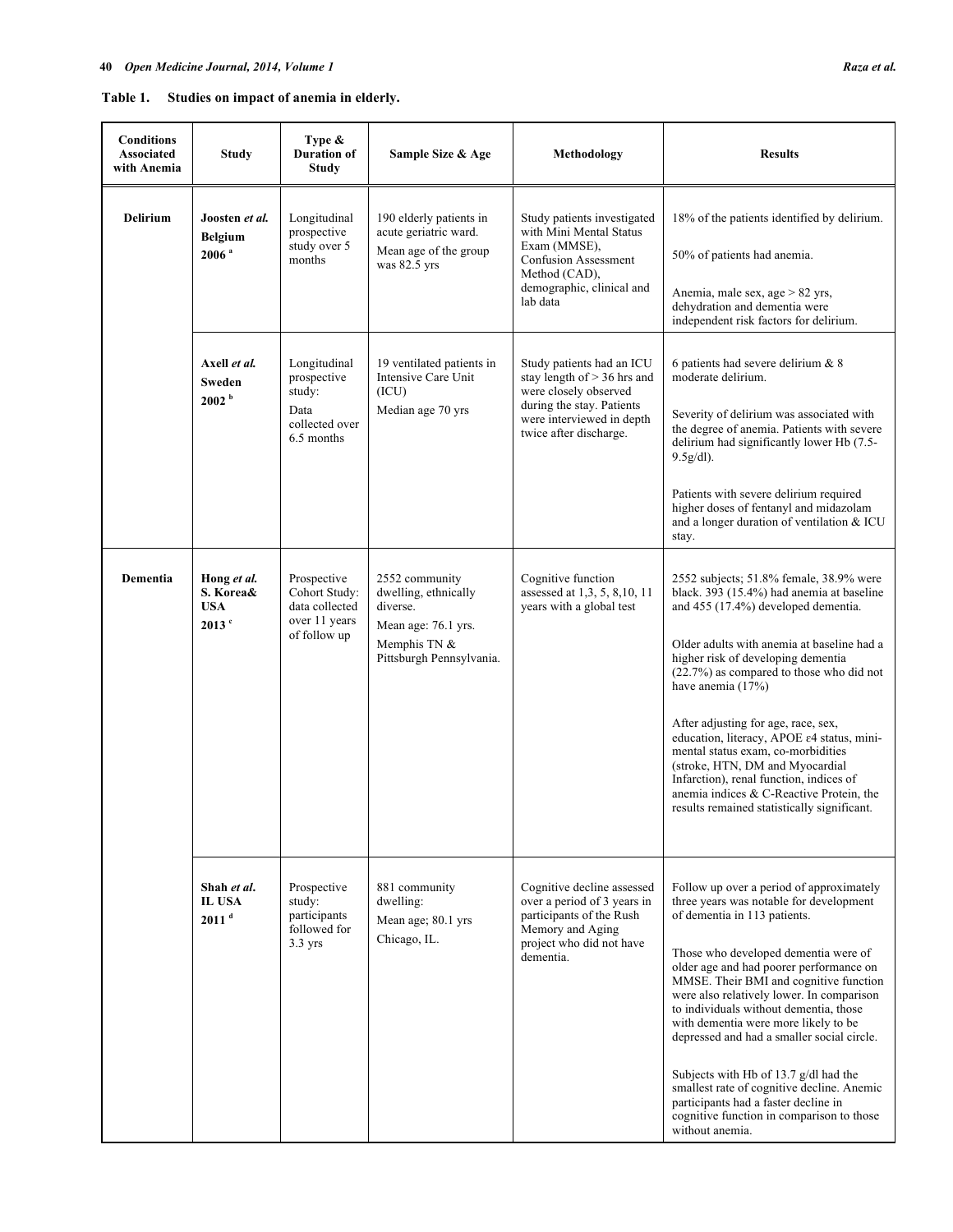# **(Table 1) contd…..**

| <b>Conditions</b><br><b>Associated</b><br>with Anemia | Study                                                        | Type &<br><b>Duration of</b><br>Study                                                                             | Sample Size & Age                                            | Methodology                                                                                                                                                                                                                                                          | <b>Results</b>                                                                                                                                                                                                                                                                                                                                                                                                                                                                                                                                                                                                                                                                                |
|-------------------------------------------------------|--------------------------------------------------------------|-------------------------------------------------------------------------------------------------------------------|--------------------------------------------------------------|----------------------------------------------------------------------------------------------------------------------------------------------------------------------------------------------------------------------------------------------------------------------|-----------------------------------------------------------------------------------------------------------------------------------------------------------------------------------------------------------------------------------------------------------------------------------------------------------------------------------------------------------------------------------------------------------------------------------------------------------------------------------------------------------------------------------------------------------------------------------------------------------------------------------------------------------------------------------------------|
|                                                       | Atti et al.<br>Sweden &<br><b>Italy</b><br>2005 <sup>e</sup> | Prospective<br>study<br>(Kungsholman<br>project);<br>Subjects' data<br>analyzed at<br>baseline and at<br>3 years. | 1435 subjects without<br>dementia.<br>Age range: 75-95 years | Comparison of data at<br>baseline to 3 year follow up.                                                                                                                                                                                                               | At the end of 3 years, anemic patients with<br>normal cognition had a two times higher risk<br>of developing dementia than cognitively<br>intact non-anemic patient after adjustment for<br>gender, age and education.<br>The association between anemia and<br>development of dementia remained<br>unchanged even after adjusting for chronic<br>disease, inflammation and nutritional status.<br>189 subjects were diagnosed with dementia on<br>follow up at 3 years; 77.2% were diagnosed<br>with AD and 12.7% with Vascular dementia.<br>After adjusting for age, gender and level of<br>education, subjects with anemia were two<br>times more likely to develop AD.                    |
| Decline in<br>Physical<br>Performance                 | Thein et al.<br><b>USA</b><br>2009                           | Multi-center<br>cross-sectional<br>survey<br>performed<br>over one year.                                          | 328 patients: mean age<br>$76.8$ year                        | Three sites participated.<br>Instruments used: SF-36 &<br>Functional Assessment of<br>Chronic Illness Therapy-<br>Anemia (FACIT-An),<br>IADL, GDS & Handgrip<br>strength. Questionnaires and<br>measurements performed<br>within 1 month of serum Hb<br>measurement. | 68% were women; age ranged from<br>65-103 yrs<br>Older patients (75 yrs and above) had a lower<br>mean Hb level $(12.8 \text{ g/dl})$ in comparison to<br>the younger (age range 65-74 yrs) patients<br>whose mean Hb level was 13.3 g/dl.<br>90 (27%) patients had WHO defined anemia:<br>54 females and 36 (31%) males.<br>There was almost a 10 point difference in the<br>unadjusted mean SF-36 scores of patients<br>with Hb of 15 $g/dl$ (47.1) and those with Hb<br>less than 12 g/dl (37.3). This decreasing trend<br>was evident across all Hb groups as well as<br>the five physical function subscales.                                                                            |
|                                                       | Penninx et al.<br><b>Italy</b><br>$2004$ <sup>f</sup>        | Cross-<br>sectional study<br>over18 months                                                                        | 1008 participants: mean<br>age 75.4 years                    | Debility in 6 activities of<br>daily living $& 8$<br>instrumental activities of<br>daily living. SF36, knee<br>extensor and handgrip<br>strength assessments.                                                                                                        | Men had an average Hb level of 14.4 g/dl and<br>women's mean Hb level was 13.2 g/dl.<br>11.3% of the participants were anemic.<br>Subjects with anemia had lower scores on SF<br>36, decreased handgripand knee extensor<br>strength when compared to subjects without<br>anemia.                                                                                                                                                                                                                                                                                                                                                                                                             |
|                                                       | Penninx et al.<br><b>USA</b><br>2003                         | Prospective<br>cohort study<br>over 4 yrs.                                                                        | 1146 subjects: mean age:<br>77 yrs                           | Evaluation of balance, a<br>timed 2.4-m walk, and a<br>timed test of five chair rises<br>for assessment of physical<br>function; these were<br>incorporated into scale: 0<br>(poor) to 12 (excellent)                                                                | There was a significant association between<br>anemia and mean decline in physical function<br>over a period of 4 years; 2.3 in anemic<br>subjects and 1.4 non-anemic subjects<br>$(P = 0.003)$<br>This association between anemia and<br>increased functional decline was also seen in<br>participants without chronic illnesses<br>associated with anemia (malignancy,<br>infectious disease and renal insufficiency)<br>and after adjusting for lipid, iron and albumin<br>levels.<br>Subjects with borderline anemia, a Hb level<br>within 1 g/dL over the WHO defined anemia,<br>also showed a higher mean physical decline<br>$(1.8)$ vs those with greater Hb levels<br>$(P = 0.02)$ . |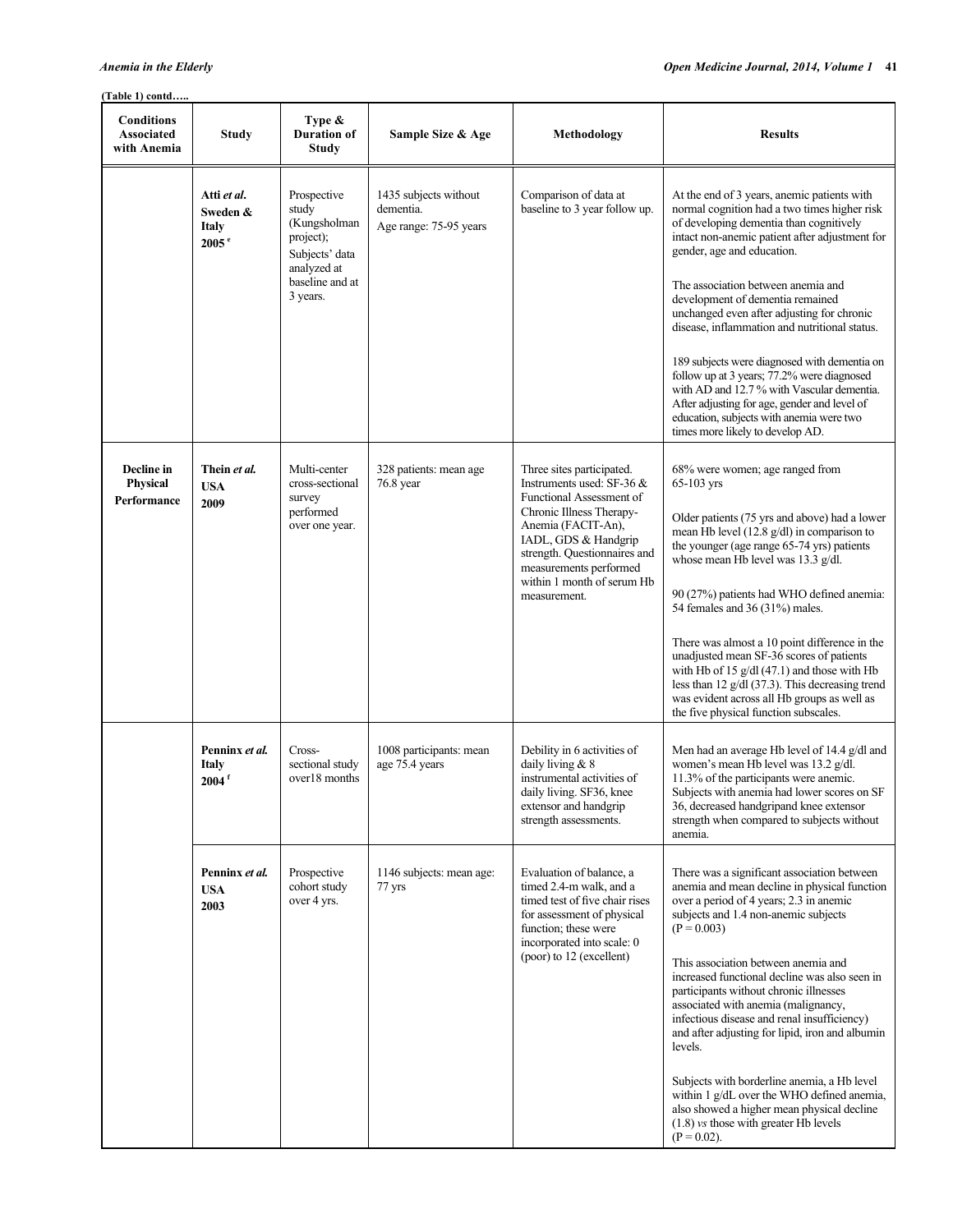# **42** *Open Medicine Journal, 2014, Volume 1 Raza et al.*

**(Table 1) contd…..**

| <b>Conditions</b><br>Associated<br>with Anemia | <b>Study</b>                                             | Type &<br><b>Duration of</b><br>Study                    | Sample Size & Age                                                | Methodology                                                                                                                                                                                                         | <b>Results</b>                                                                                                                                                                                                                                                                                                                                                                                                                                                                                                                                                                                                                                                                                                                                                                          |
|------------------------------------------------|----------------------------------------------------------|----------------------------------------------------------|------------------------------------------------------------------|---------------------------------------------------------------------------------------------------------------------------------------------------------------------------------------------------------------------|-----------------------------------------------------------------------------------------------------------------------------------------------------------------------------------------------------------------------------------------------------------------------------------------------------------------------------------------------------------------------------------------------------------------------------------------------------------------------------------------------------------------------------------------------------------------------------------------------------------------------------------------------------------------------------------------------------------------------------------------------------------------------------------------|
| Hospital-<br>ization<br>&<br>Mortality         | <b>Culleton</b><br>et al.<br>Canada<br>2006 <sup>g</sup> | Prospective<br>cohort study<br>over 3 yrs                | 17030 community<br>dwelling subjects:<br>$\geq 66$ yrs           | Cox potential analyses<br>performed to assess<br>associations between<br>anemia (defined as HB<br>less than $11 \text{ mg/dl}$ ) and<br>hemoglobin and all-cause<br>mortality.                                      | 1983 mortalities and 7278 first<br>hospitalizations were recorded.<br>Analysis showed a higher risk of<br>mortality, first all-cause hospitalization,<br>and first hospitalization for cardiovascular<br>causes (HR, 2.49; 95%) in anemic patients<br>with normal kidney function.<br>The association between Hb and all-cause<br>mortality was evident as an inverse<br>J-Shaped curve. Women with Hb level<br>13-15 mg/dl and men with Hb level<br>between14-17 mg/dl had the smallest risk<br>for mortality.                                                                                                                                                                                                                                                                         |
|                                                | Riva et al.<br><b>Italy</b><br>2009 <sup>h</sup>         | Prospective<br>population<br>based study<br>over 4 years | 7536 elderly with mean<br>age between<br>73.6-74.9 yrs           | Data from 7536 elderly<br>utilized to determine<br>mortality. Complete health<br>information available for<br>4501 subjects.                                                                                        | There was an increased risk of<br>hospitalization and mortality in the elderly<br>subjects with mild anemia versus subjects<br>who did not have anemia.                                                                                                                                                                                                                                                                                                                                                                                                                                                                                                                                                                                                                                 |
|                                                | Denny et al<br><b>NC USA</b><br>$2006^{\mathrm{i}}$      | Prospective<br>cohort study                              | 1744 community<br>dwelling elderly: mean<br>age: 78 yrs          | Hb assessed at baseline.<br>Physical performance,<br>using Katz, IADL and<br>cognition using Sort<br>Portable Mental Status<br><b>Ouestionnaire</b> were<br>assessed at baseline and 4<br>year follow up interview. | 33% of women and 31% of men had<br>anemia. Anemic subjects were of older age<br>more often had African American<br>ethnicity, were less educated, had<br>suboptimal kidney function and a<br>hospitalization in the previous year.<br>Caucasians in all age cohorts assessed had<br>a higher Hb level in comparison to their<br>African American age cohorts.<br>A statistically significant rise in mortality<br>was observed in all subjects with anemia<br>in comparison to those without anemia.<br>This was unchanged even after adjusting<br>for sex.<br>At 8 years, women with Hb level between<br>13 and 14 g/dl men with hemoglobin level<br>between 14 and 15 $g/dl$ had the greatest<br>survival percentage. The lowest rate of<br>survival was notable in Hb levels at both |
|                                                | Penninx<br>et al. USA<br>$2006^{\frac{1}{3}}$            | Longitudinal<br>prospective<br>study over 4<br>years     | 3607 participants of<br>EPESE study with mean<br>age of 78 years | Anemia as per WHO<br>criteria. Data regarding<br>death and hospital<br>admissions over 4 years<br>accessed from death<br>records and the Medicare<br>database.                                                      | extremes.<br>12.5% of the subjects had anemia.<br>Participants with anemia had a greater<br>likelihood of death and hospitalization<br>than those without anemia in the follow-up<br>period.<br>After adjusting for demographics and co-<br>morbid illnesses, anemia was found to<br>have statistically significant association<br>with subsequent death and hospitalization.<br>Anemia alsoshowed a statistically<br>significant association with mortality and<br>hospitalization in participants without co-<br>morbidities at baseline.                                                                                                                                                                                                                                             |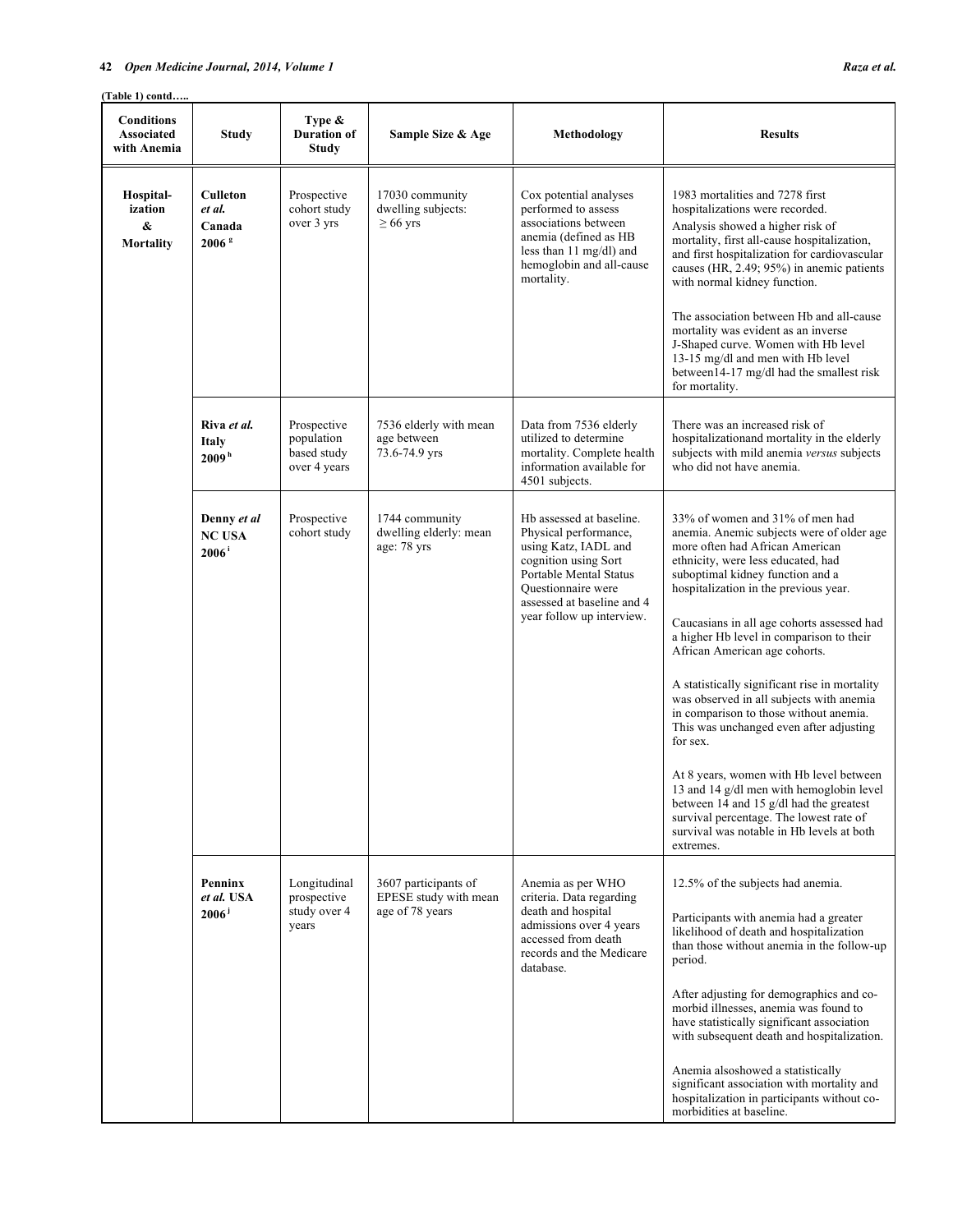# **(Table 1) contd…..**

| <b>Conditions</b><br>Associated<br>with Anemia | <b>Study</b>                                            | Type $\&$<br><b>Duration of</b><br><b>Study</b>                                                            | Sample Size & Age           | Methodology                                                                                                                                                                                                                                                                                                     | <b>Results</b>                                                                                                                                                                                                                                                                                                                                                                                                                                                                                                                                                                                                                                                                                                                                                                                                                                                                                                                                                                                            |
|------------------------------------------------|---------------------------------------------------------|------------------------------------------------------------------------------------------------------------|-----------------------------|-----------------------------------------------------------------------------------------------------------------------------------------------------------------------------------------------------------------------------------------------------------------------------------------------------------------|-----------------------------------------------------------------------------------------------------------------------------------------------------------------------------------------------------------------------------------------------------------------------------------------------------------------------------------------------------------------------------------------------------------------------------------------------------------------------------------------------------------------------------------------------------------------------------------------------------------------------------------------------------------------------------------------------------------------------------------------------------------------------------------------------------------------------------------------------------------------------------------------------------------------------------------------------------------------------------------------------------------|
| <b>Mortality</b>                               | Elzen et al.<br><b>Netherlands</b><br>2009 <sup>k</sup> | Longitudinal<br>prospective<br>study (Leiden<br>85-plus<br>Study):<br>patients<br>followed over<br>5 years | 562 people<br>Age: 85 years | Anemia per WHO<br>definition. 3 aspects of<br>functional state assessed at<br>baseline and once every<br>year for 5 years: debility<br>in basic and instrumental<br>activities of daily living,<br>cognitive function and<br>presence of low mood.<br>Data on death accessed<br>from the municipal<br>registry. | 26.7% of the elderly participants had<br>anemia at baseline<br>At baseline, anemic subjectshad greater<br>debility in physical function, lower<br>cognitive function and more symptoms of<br>depression than the non-anemic<br>participants. These differences were not<br>significantafter adjustment for comorbid<br>illnesses.<br>On subsequent follow up, anemia was<br>associated with a decrease in Instrumental<br>Activities of Daily Living, which<br>remained significant after adjusting for<br>comorbid conditions.<br>Subjects in whom new onset of anemia<br>was found on follow up ( $n = 99$ ) also had<br>an increase in disability.<br>Both categories of anemia patients, new-<br>onset and previous diagnosis, had higher<br>mortality rates after adjusting for various<br>demographical variables including<br>education level, gender, socioeconomic<br>status, and other variables (living in long-<br>term care facility, CRP level, creatinine<br>clearance and disease status) |

Letters referring to numbered references in text as follows:  $a = 16$ ,  $b = 17$ ,  $c = 19$ ,  $d = 21$ ,  $e = 20$ ,  $f = 23$ ,  $g = 8$ ,  $h = 2$ ,  $i = 9$ ,  $j = 10$ ,  $k = 11$ .

#### **Anemia and Dementia**

In the last decade there has been mounting evidence linking anemia to the risk of developing dementia. The most recent prospective cohort study investigating this link was published in August 2013 and involved 2552 community dwelling older adults. Participants were followed over a period of 11 years. Cognitive function was evaluated at years 1, 3, 5, 8, 10 and 11 with Modified Mini Mental Status (3MS) examination. Dementia diagnosis was established by review of hospital records, prescription of dementia medication or a race stratified decline in 3MS score of more than 1.5 SD from baseline mean. 15.4% (393/2552) of the subjects had anemia at baseline. Over 11 years, 17.8% (455/2552) were diagnosed with dementia. Older adults with anemia at baseline were more likely to develop dementia  $(n = 89, 22.7%)$  compared to those who were not anemic  $(n = 366, 17%)$  ( $p = 0.007$ ). This association between anemia and incident dementia retained its statistical significance after accommodating for various potential confounders (age, sex, race, education, literacy, APOE  $\varepsilon$  4 status, 3MS score, and co-morbidities: stroke, HTN, DM, MI, anemia parameters: MCV, RDW, erythropoietin, renal function and CRP) [19]. Two other prospective studies have also shown a statistically significant association between anemia and risk of developing dementia [20, 21].

The mechanisms explaining this association have not been well delineated to date. However, several hypotheses have been suggested including impairment of cerebral perfusion and a sudden decrease in oxygenation of the brain leading to a poor cognitive performance. In chronic anemia,

poor cerebral oxygenation places the individual at increased risk of developing dementia [20]. The role of erythropoietin in the pathogenesis of dementia is also an area of developing interest. In animal models of stroke and hypoxia, erythropoietin has been shown to have a protective effect. Hence, it has been hypothesized that lower erythropoietin levels as seen in chronic kidney disease may enhance the likelihood of neurodegenerative process. Iron and vitamin B12 deficiencies have also been thought to contribute to poor oxygenation of the brain and cognitive decline [19].

#### **Anemia and Decline in Physical Function**

Mobility impacts functional independence. When mobility disability (difficulty performing such tasks in one's own environment) occurs in the elderly, it inadvertently leads to loss of autonomy, institutionalization and mortality. Anemia is also a significant predictor for functional decline. Recent data from 633 communitydwelling women, from the Woman's Health and Aging Study (WHAS) I & II showed that even with mild anemia there was an increase in mobility disability risk [22]. In the WHAS, similar findings were also observed between Hb levels and objective mobility performance as assessed by the Short Physical Performance Battery (SPPB) index. Results showed that the proportion of older women with best SPPB scores had the highest Hb (13-13.9 g/dL) and those with the worst scores had Hb concentration in the range 10-12 g/dl.

Further, a prospective study of 1146 older candidates (mean age,  $77 \pm 5$  years: 70% female) participating in the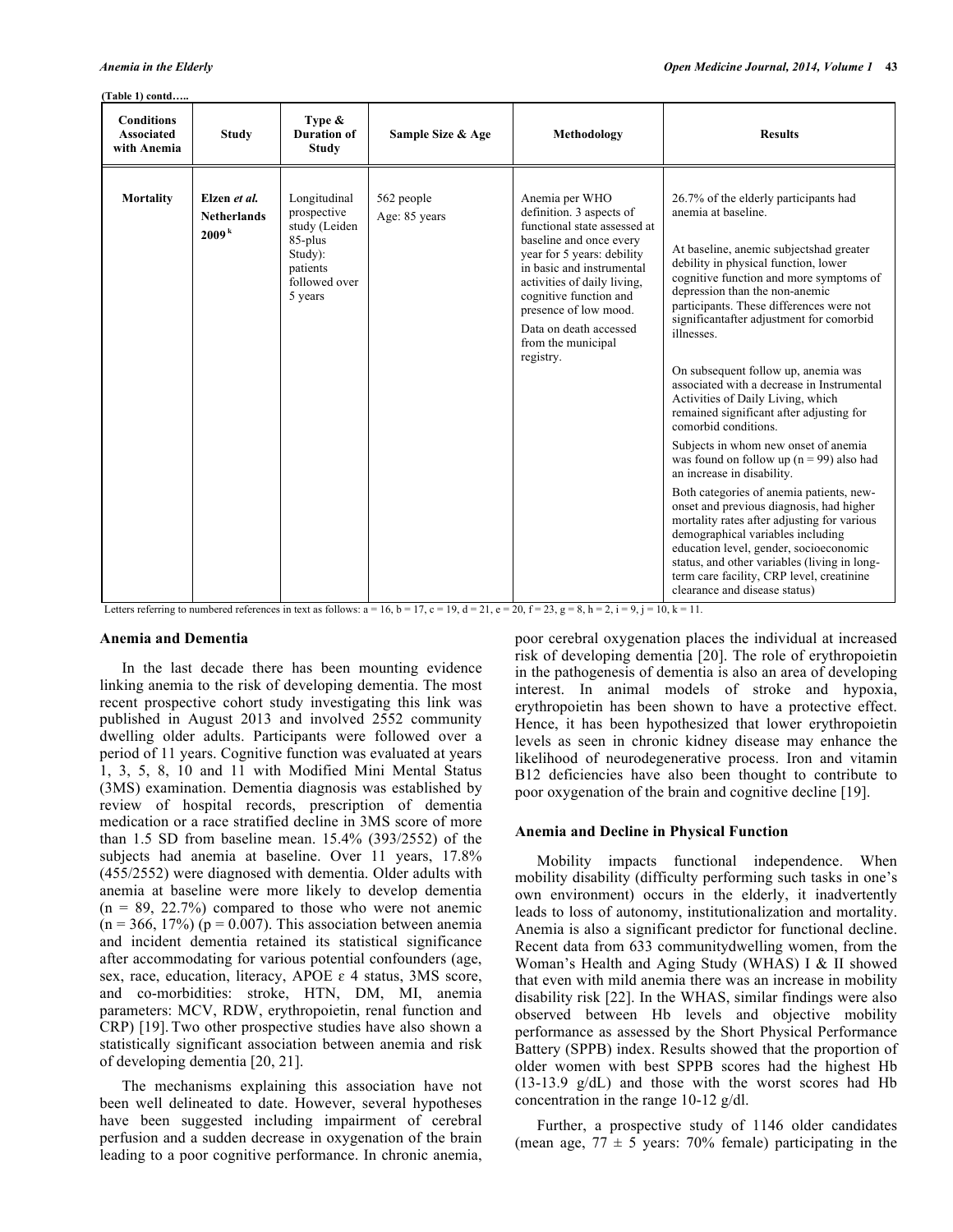Established Populations for Epidemiologic Study of the Elderly (EPESE) reported that older men and women with anemia experienced clinically significant mobility decline as compared to their non-anemic counterparts, even after adjustment for major confounders [22].

Studies have also shown that anemia interacts with comorbidities that are common in older adults to synergistically increase the risk of outcomes such as frailty and mortality. The independent contribution and impact of anemia on frailty was investigated in a cross-sectional study that examined data from the Women's Health and Aging Study (WHAS) I &II. In this study, definition of frailty was as pre-established criteria with presence of 3 of 5 manifestations: shrinkage, slow gait speed, weakness, exhaustion and decreased physical activity. The relationship between frailty and anemia was observed as a reverse J curve comparable to the documented association of anemia with mobilitydisability and mortality. The lowest incidence of frailty was observed at mid-normal Hb levels around 13.5 g/dl. Frailty was 2.8 times more likely at Hb level of 11 g/dl and 1.5 times more likely at a Hb level of 12 g/dl *versus* 13.5 g/dl.

The link between anemia and muscle strength was analyzed in a cross-sectional study that studied data from 1008 community dwelling older men and women, age  $75.4 \pm 7.3$ years participating in the Aging in the Chianti Study. In this study, older adults with anemia had significant decrease in grip and quadriceps strength even after adjustment for major confounders. A positive relationship has been shown to exist between hemoglobin levels and muscle strength, especially knee extensors and grip strength [22].

In all of the cases that we presented, patients were discharged home fairly rapidly upon improvement of their symptoms although an appropriate assessment of physical function pre-discharge was not done. It is understandable that fatigue and weakness takes time to abate and supplementation with oral iron therapy helps achieve that goal. It is important that the functional status of an older person be assessed not only pre- and post-transfusion, but also periodically during their rehabilitation, since anemia can adversely impair the process of recovery. A hypothesis supporting the causal association between anemia and unfavorable functional outcomes suggests that anemia might limit the maximal and sub-maximal aerobic exercise capacity resulting in exercise intolerance or behavioral modifications (such as decrease in physical activity) that further promotes deconditioning. In turn, anemia-related chronic physical deconditioning could contribute to decrease in muscle mass, strength and quality (sarcopenia and dynapenia), osteoporosis, autonomic dysregulation, executive dysfunction and accelerated renal functional decline. At the cellular level, anemia decreases the oxygen carrying capacity of the blood with chronic tissue hypoxia, and limits the homeostatic responses to acute and chronic stressors, which is the hallmark of frailty [23, 24].

## **Common Types of Anemia in the Elderly**

According to the data from NHANES III, anemia among older adults in the United States is attributable to nutritional deficiencies (Iron, Vitamin B12 and Folate) in 34%, chronic diseases in 20%, and remains unexplained despite exhaustive work up in 34% of the cases [25]. Among the nutritional group, iron deficiency anemia (IDA) by itself or concomitantly with folate or B12 deficiency constitutes more than one half of this group [26].

Etiology of IDA among elderly in the developed world is less often secondary to inadequate dietary intake and more frequently from chronic gastrointestinal blood loss [25]. In 40-60% of the patients, the etiology is the upper GI tract (related to Peptic Ulcer Disease (PUD), esophagitis, gastritis, NSAIDs use, and angiodysplasia) and in 15-30% it is the colon (lesions being colorectal cancer, premalignant polyps &angiodysplasia). Dietary inadequacies, Helicobacter pylori infection, malabsorption secondary to atrophic gastritis and rarely celiac disease account for the remaining percentage of IDA in elderly population [27].

### **Approach Towards the Diagnosis of Iron Deficiency Anemia in the Elderly**

History: When evaluating a person for iron deficiency anemia, it is important to inquire about any known history of PUD, bleeding disorders, celiac disease, Abdominal Aortic Aneurysm and gastric bypass surgery. Patients' dietary habits should also be assessed. Strictly vegan diet can result in iron deficiency as iron from meat, poultry and fish, all sources of heme iron, is absorbed two to three times more efficiently than iron from plant sources (fortified cereals, some beans and spinach). It is also important to know about patients' alcohol, tea/coffee consumption. Excessive alcohol intake can result in iron deficiency anemia by inhibiting binding of iron into heme molecules of Red Blood Cells and by potentially causing GI blood loss [28]. Coffee and tea contain tannins and polyphenols that decrease iron absorption in the gut, hence, increase intake of these beverages contributes to IDA [27].

Physical examination: IDA often presents with nonspecific signs and symptoms. A patient with IDA is likely to report varying degree of dizziness, light-headedness, easy fatigability, tiredness or weakness. Depending on severity, anemia can manifest as postural hypotension, tachycardia, pallor, koilonykia, decreased muscle strength, headaches and/or confusion. In addition, the signs and symptoms of anemia in the elderly are often masked by other co-morbid conditions common in this population, which make the diagnosis more challenging. Some common conditions that can be mistaken for anemia or are frequently encountered co-morbidities in the elderly are listed in Fig. (**3**). Adverse effects of medications should also be considered in all older patients because of issues associated with polypharmacy and the erosive effects on the gut of some over-the-counter drugs such as NSAIDs. It is also important that vital signs and the cardiopulmonary responses of the patients are determined during activity as well as rest. An older person, who might appear hemodynamically stable in bed, could have chest pain, shortness of breath, tachycardia and severe weakness upon arising from bed and walking around the room (Fig. **3**). This would call for a re-evaluation of the decision to transfuse the patient, who otherwise might have been discharged in a borderline unstable condition. Hence, the importance of a functional evaluation in an older adult cannot be over-emphasized.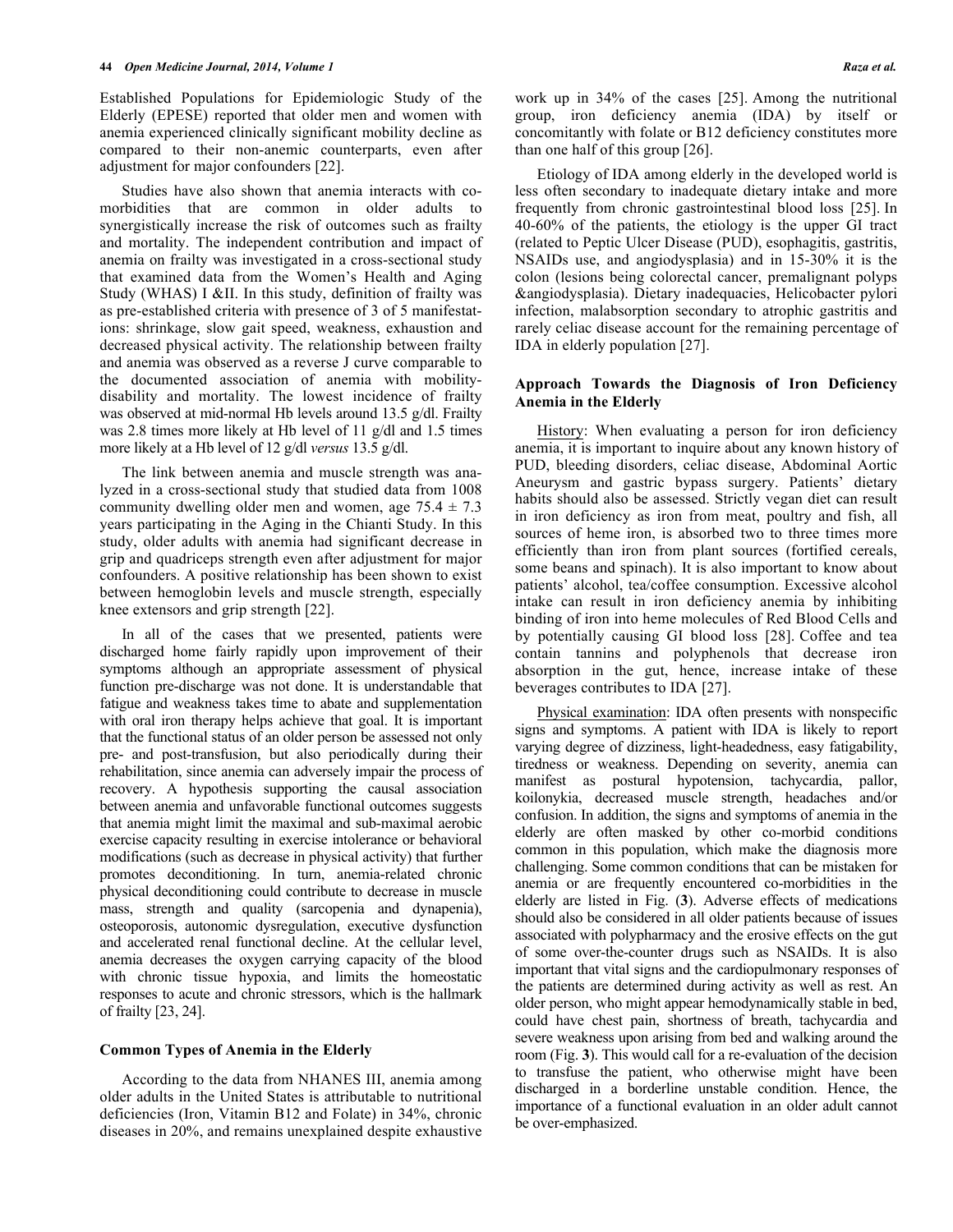# Physical and functional assessment of iron deficiency anemia in an older adult

# Ask patient if he/she has:

- **Confusion** .
- Headaches/dizziness .
- . Weakness/sweating
- . Fatigue
- . Shortness of breath
- . **Weakness**
- . Gait instability
- . Falls
- . **Dizziness**
- . Fainting spells
- . Palpitations
- . Chest pain
- . Depression
- . Memory problems
- . Black stools
- . Bright red blood per rectum
- . Diarrhea
- . **Constipation**
- . Abdominal pain
- . Vomiting/nausea
- . Back pain
- . Weight loss

# Differential diagnosis/work-up

Elderly patient must also be evaluated for infections, hypoglycemia, dehydration, hypo or hypernatremia, stroke, increased intracranial pressure, myocardial ischemia, tachy or bradyarrythmias or hypotension. Adverse effects of medications.

In an older patient, cardiac and pulmonary causes must be explored if patient presents with these symptoms: assessment must rule out angina, MI, COPD &CHF exacerbation.

Symptoms of anemia with lethargy and weakness can mimic depression, hypothyroidism and dementia. Adverse effects of medications.

In post-menopausal women and men >50 years of age, presence of these symptoms warrants GI work up: an EGD & Colonoscopy. Abdominal aortic ultrasound for aortic aneurysm might be indicated.

Adverse effects of medications.

# Review patient's: Nutritionalhabits.

Medications: for use of NSAIDs, anticogulants, high doses of antacids or calcium (TUMS) and steroids.

Past Medical History: Celiac disease, gastric bypass surgery, bleeding disorders, Abdominal aortic aneurysm.

# On examination look for:

- Low Blood Pressure ( also orthostatic hypotension) \* .
- Tachycardia \* .
- Thready pulse \* .
- Respiratory rate \* .
- Pallor of conjunctiva, lips, mucous membranes and palmer creases .
- Koilonychia .
- Bruising, ecchymosis, petichiae .
- Abdominal tenderness .
- Decreased muscle strength .
- \* Alterations in cardiopulmonary responses should be assessed with the patient out of bed and standing or walking.

Fig. (3). Physical and functional assessment of iron deficiency anemia in an older adult.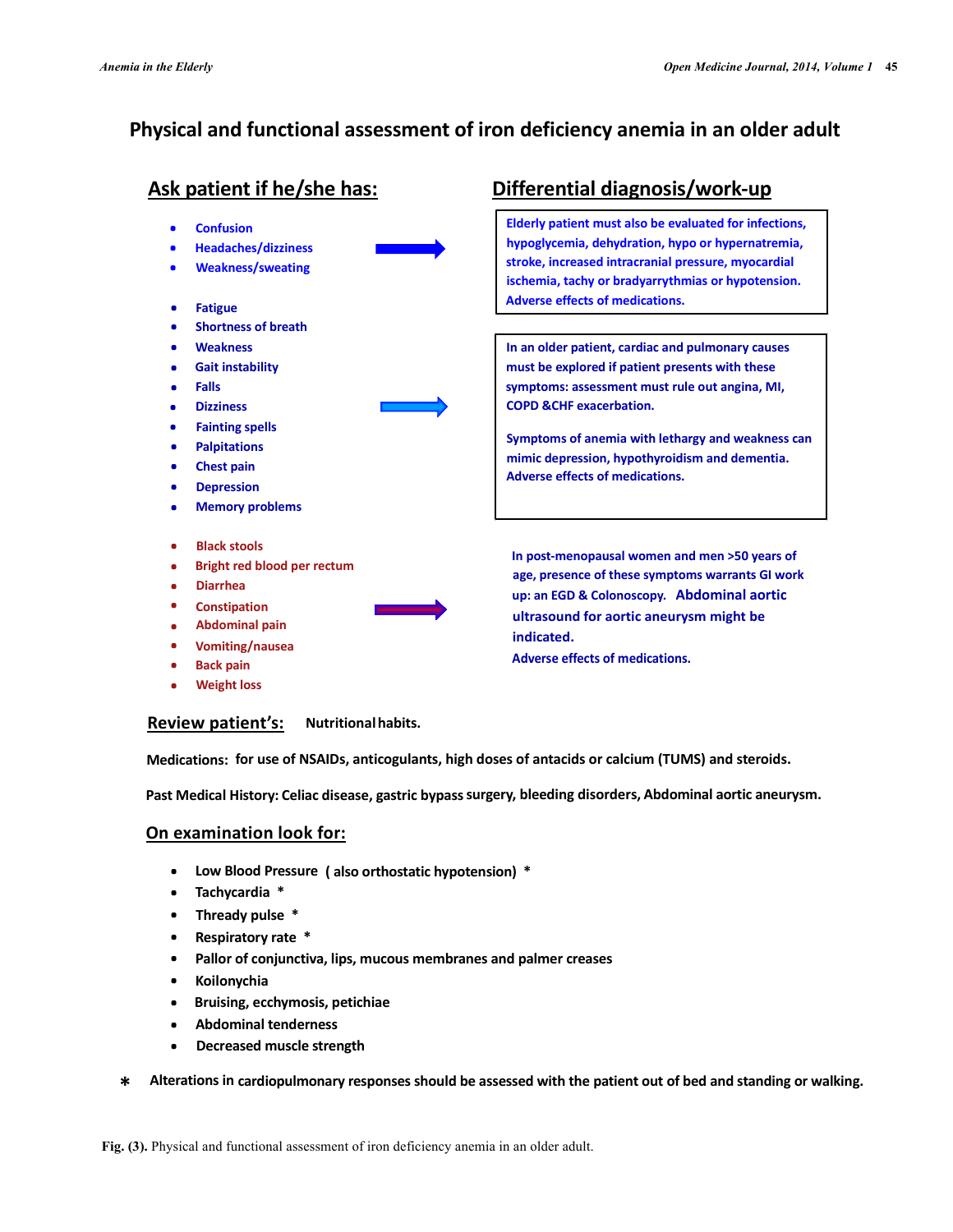

**Fig. (4).** CBC with hemoglobin  $\leq 12$  g/dL in women and  $\leq 13$  g/dL in men.

Laboratory tests: There are several laboratory investigations for assessing iron status in patients but diagnosing Iron deficiency in the elderly is often a challenge as most of the available tests have limitations. There are many algorithms for the laboratory diagnosis of anemia which can often be very complex. Since our focus is on iron deficiency, we have provided a simple outline for the laboratory evaluation of elderly patients (Fig. **4**).

#### **Mature Erythrocyte Indices**

RBC size: This is an important nonspecific marker for nutritional anemias [26]. In the elderly, however, because of multifactorial etiology, it does not always aid in diagnosis. A recent study showed only 27.5% of patients with IDA to have microcytosis and just 7.4% of patients with folic acid and/or cyanocobalamin deficiency to have macrocytosis [29]. In pure iron deficiency anemia RBC is microcytic  $(MCV < 80)$  whereas when anemia is only due to inadequate folate and/or cobalamin levels, it is macrocytic  $(MCV > 120)$ [27, 30].

Red blood cell distribution width (RDW): A measure of heterogeneity in red blood cell volume distribution is also considered a sensitive indicator of IDA (sensitivity 81% and specificity 53.4%) [31].

#### **Markers of Iron Stores, Uptake and Metabolism**

Serum Ferritin: is considered by many to be the best test available for detecting iron deficiency [31-33]. It reflects iron stores and decreases in iron deficiency anemia. However, ferritin is also an acute phase reactant and its elevation is influenced by inflammation (chronic infections, autoimmune diseases, malignancy, etc.). In certain inflammatory conditions such as RA, CHF and CKD, 'functional iron deficiency' occurs whereby there is ironrestricted erythropoiesis despite adequate iron stores causing Ferritin level to be either normal or elevated. This is a condition frequently termed Anemia of Chronic Disease (ACD) [34]. Functional iron deficiency is thought to be modulated by Hepcidin, a small polypeptide, produced by the liver that acts as a direct mediator of iron homeostasis. It also acts as an acute phase reactant and is elevated in the presence of pro-inflammatory cytokines. Increased levels of hepcidinprevent gastrointestinal absorption of iron, release of iron from the hepatic reserves and from macrophage/ monocytes to erythroidproginator cells [34, 35].

However, Ferritin levels  $\leq 12 \mu g/dl$  are diagnostic of iron deficiency and levels  $\geq 100 \mu g/dl$  reliably rule out iron deficiency. Levels between 13-99 µg/dl remain an area of undetermined significance [36].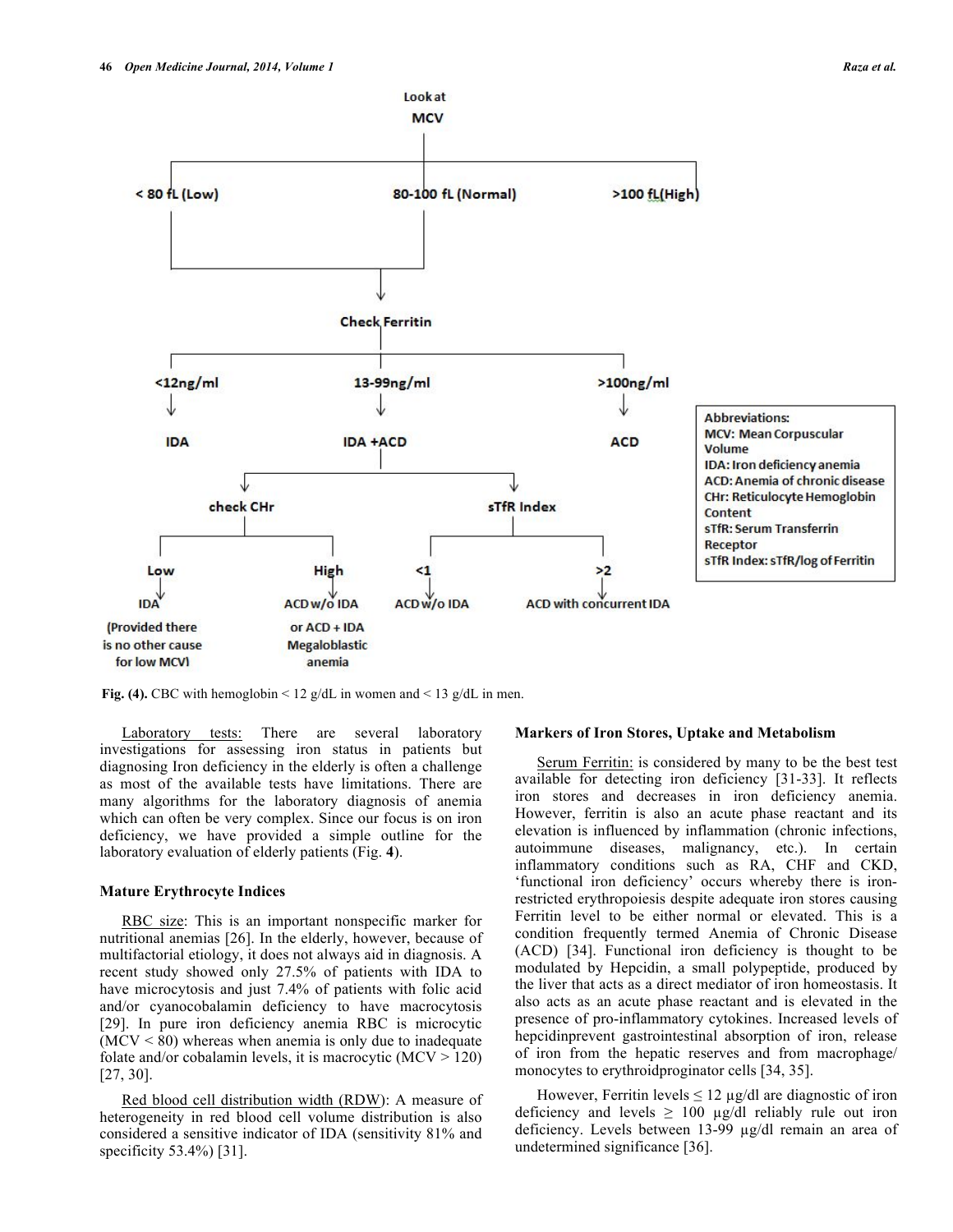Transferrin Saturation (TSAT): is the percent of iron bound transferrin. It is the ratio of serum iron and total iron binding capacity, multiplied by 100. The normal level is between 20%-50%. Iron deficiency, if not complicated by concomitant inflammatory disease, will yield a low TSAT (< 20%). TSAT also behaves as an acute-phase reactant as transferrin may be high in inflammatory states. This would result in a lower TSAT if serum Iron stays constant. A TSAT of 20% has a sensitivity between 81-88%, and iron deficiencyanemia with a TSAT higher than 20% is uncommon [37, 38].

Serum Transferrin Receptor (sTfR): is a transferrin receptor (TfR) that is localized on the surface of erythroid precursors [39]. It is considered to be a sensitive alternative for assessment of iron stores with normal levels being between 2.6-9.9 mg/dl. sTfR has an inverse relationship with tissue iron stores and increased levels are indicative of iron deficiency [33]. Decreased levels of sTfR are present in hematologic conditions such as erythroid aplasia, erythroidhypoplasia as well as in conditions of severe iron overload. sTfR levels are elevated in patients receiving erythropoietin therapy or in those with hemolytic anemias, erythroidhyperplasiasor severe megaloblastic anemia [39].

sTfR Index: The ratio of sTfR to log of serum ferritin (sTfR/log Ferritin) is a highly predictive test for the estimation of iron stores in the body. However, it is not a commonly performed test in clinical laboratories [32]. The sTfR Index is useful in the presence of ACD as suggested by elevated C-reactive protein [39].

Zinc Protoporphyrin/Heme Ratio: identifies depletion of iron stores prior to development of anemia. It is a predictor of iron status in the bone marrow during erythrocyte production. When iron is inadequate, zinc movement across the intestinal membrane is increased to substitute for the missing iron in protoporphyrin ring production. This test has limited specificity as zinc protoporphyrin rises in conditions such as inflammation, ACD and hemoglobinopathies [31].

# **Reticulocyte Indices**

Reticulocyte Hemoglobin Content (CHr): The CHr provides an indirect assessment of the availability of functional iron for erythropoiesis over the past three to four days [31, 33]. Thus CHr has been useful in detecting functional iron deficiency that is present in ACD and hence need for iron supplementation [35]. Low CHr is also seen in the absence of iron deficiency in certain conditions such as hemoglobinopathies (thalassemia) that produce microcytic anemia. Similarly, CHr may be increased in patients with megaloblastic anemia and iron deficiency [35, 40, 41].

### **Bone Marrow Biopsy**

If the diagnosis of anemia remains unclear after extensive lab testing, a bone marrow biopsy may be performed. The gold standard test for the diagnosis of iron deficiency anemia is the absence of stainable iron in the bone marrow.

### **Gastrointestinal (GI) Evaluation**

This is extremely important in investigating iron deficiency anemia in older adults, as almost 60% of IDA patients over the age of fifty have a gastrointestinal source.

Fecal Occult Blood Testing (FOBT): is used commonly to detect blood loss in the stool that is not visible on gross inspection. It is usually less than 50 mg of Hb per gram of stool. Normal adults usually lose less than 2 to 3 mg/g of stool [42]. Blood loss of at least 10 milliliters per day is needed to give a positive result on this test. In men over the age of 50 and postmenopausal women, the use of this test is discouraged since irrespective of the FOBT result upper and lower GI endoscopy is strongly recommended if bleeding is suspected [33].

Upper and Lower GI evaluation**:** is recommended in all postmenopausal women and men over the age of 50 who have a confirmed diagnosis of IDA in the absence of overt non-GI blood loss [9]. There is little consensus on the degree of anemia warranting investigation. In the elderly individuals with iron deficiency, GI evaluation is recommended irrespective of the Hb level since a similar prevalence of GI lesions was observed in iron depleted patients without anemia as in those with anemia [31, 43].

GI evaluation comprises endoscopic testing including EGD, Colonoscopy, enteroscopy and wireless capsule endoscopy (WCE) and radiographic tests: barium enema, upper GI series with or without small bowel follow through, enteroclysis, abdominal Computer Tomograpy (CT) and CT colonography. The choice or appropriateness of test depends on multiple factors which include: type & location of the lesion, patient's condition (frailty, severe co-morbidities) and availability of test, presence of contraindications to a particular test and potential fitness of the patient to tolerate treatment in the event a colorectal cause is identified. However, Endoscopic modalities are diagnostically superior to radiographic tests as they allow direct visualization of lesions, and often treatment (resection of polyps/adenomas) and performance of biopsies. Nevertheless all tests have their limitations and may not be appropriate in all situations [31].

Those over the age of 50 with marked anemia or with family history of colon cancer should still undergo lower GI investigation even if they have been found to have celiac disease [32]. Approximately, 5-10% of patients with anemia have no lesions found on endoscopic evaluation with EGD and colonoscopy. According to the American Gastroenterological Association (AGA), patients who have persistent or recurrent IDA after negative EGD or colonoscopy should undergo small bowel evaluation and WCE should be the desired method for examining the small bowel [31].

### **Non-Transfusion Therapy of Iron Deficiency Anemia**

If the patient is stable and asymptomatic then iron should be replaced orally with dietary supplementation. As a first step, assessment of the patient's diet should be undertaken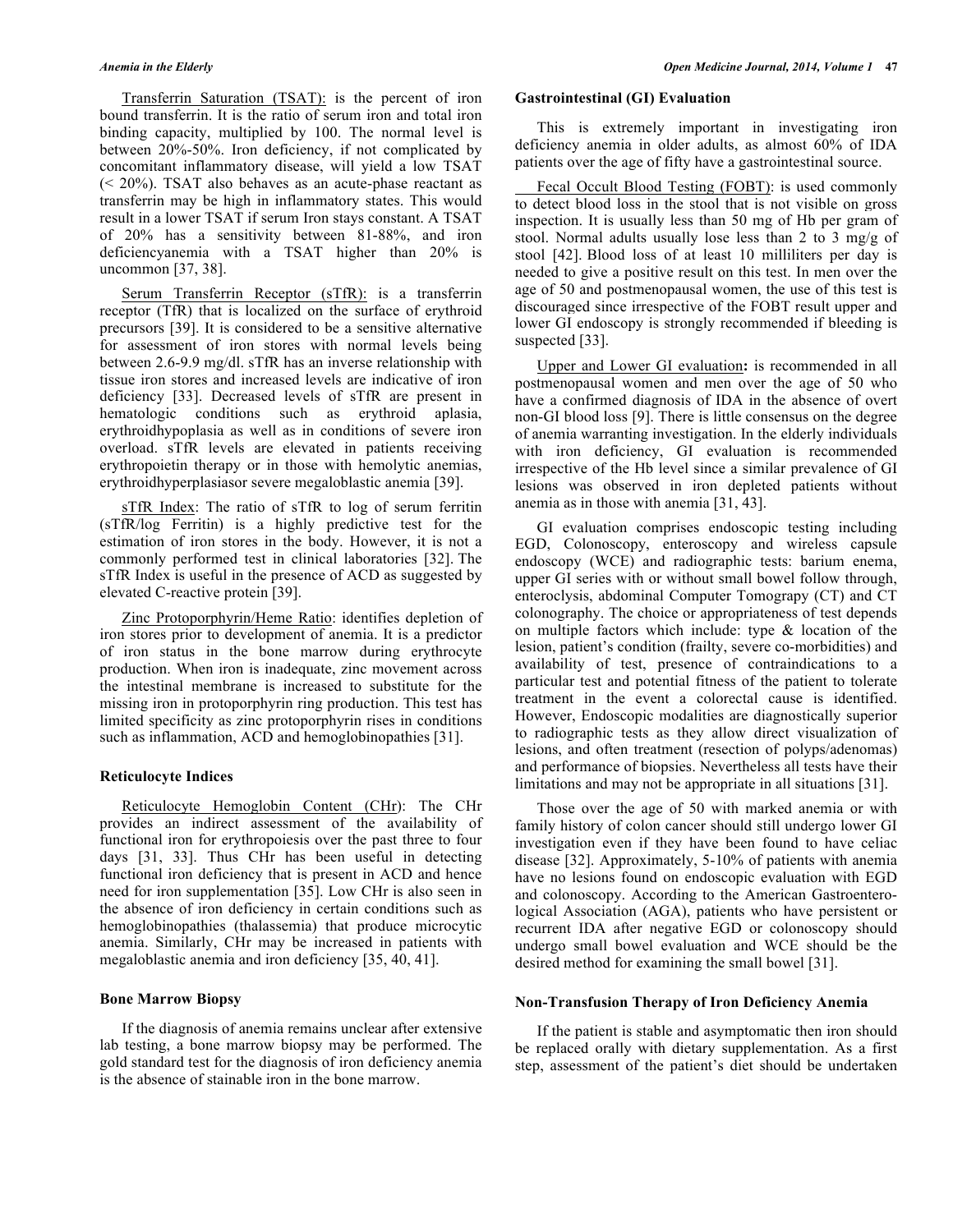with recommendations to include iron rich foods (i.e. fortified cereals and breads, red meat, beans, green leafy vegetables). It may be beneficial to get a registered dietitian or a licensed nutritionist to assist in the proper education of required dietary changes. Often diet alone is inadequate to correct the anemia and oral iron therapy is required.

Oral Iron Therapy: is the first line therapy for IDA. It is cheap, effective, safe and convenient [31, 33]. Ferrous sulfate, ferrous fumerate and ferrous gluconate are the available oral forms and are usually prescribed as twice daily dosing in the elderly. It is, however, important to know that a single tablet of ferrous sulfate contains twice the amount of elemental iron as a tablet of the other two formulations. Also all three formulations are available in enteric coated and non-enteric coated forms. The enteric coated-delayed release preparations may be better tolerated but are less effective as they have less elemental iron [44]. Patients who do not show an adequate response to enteric coated-delayed release formulations may show a good response to non-enteric coated ferrous preparations.

Iron is better absorbed in acidic environment (in the ferrous *versus* ferric form) and its efficacy can be further optimized by taking it with orange juice or ascorbic acid tabs (250-500 mg twice daily) [31, 32, 44]. Foods (tea, coffee, phosphate containing carbonated beverages like soft drinks) and medications (antacids, proton pump inhibitors and  $H_2$  blockers) that inhibit gastric acid secretion must be avoided at the time of iron therapy administration. Oral iron therapy should generally be taken 1-2 hours after taking an antacid. The acid suppressive effect of  $H_2$  blockers and proton pump inhibitors is even more extended. Hence, iron tablets should be taken at bedtime when the alkalizing effect of food isminimum and gastric acid production is active.

Often upper (epigastric discomfort and nausea) and/or lower (constipation and diarrhea) GI side effects develop on oral iron therapy. These can be managed by dose reduction (prolonging dosing intervals) or changing the iron formulation [44]. An increase of 2 g/dl in the hemoglobin level is considered to be an adequate response to oral supplementation [34]. Oral Iron Therapy should be continued for 2-3 months after anemia resolution in order to restore the body's iron stores [45]. Once IDA resolves, it is recommended to perform a 3 monthly evaluation of Hb and red cell indices for one year, then after a further year and again if symptoms of anemia develop after that [32].

Intravenous Iron Therapy: Three main indications for parenteral iron therapy are:

- i. Failure of oral iron therapy: often patients are not able to tolerate the side effects (constipation, nausea, vomiting and abdominal discomfort) or fail to be complaint with oral therapy.
- ii. Iron malabsorption occurs in malabsorption syndromes such as Celiac disease (now increasingly recognized in elderly individuals), conditions of decreased gastric acid secretion as in atrophic gastritis or with  $H_2$  blockers and Proton Pump Inhibitors (PPI) or in the event of partial gastrectomy or gastric stapling for obesity.
- iii. High iron requirements: in situations of excessive GI bleeding or in chronic hemodialysis, the iron absorbing capacity of the gut is overwhelmed.

Intravenous iron is available in 4 forms: iron dextran; this was the only available formulation in the United States until recently. It can be administered in large doses on a single occasion but the dextran moiety has the potential to cause serious anaphylactic reaction. Iron gluconate and sucrose have recently been approved in the US: these formulations do not carry the serious threat of potentially fatal allergic reaction but can only be administered in limited doses [46]. Ferric carboxylmaltose is a new intravenous iron formulation that can be given safely in high single weekly doses at much higher infusion rates than other parenteral iron formulations [31].

While administering intravenous iron therapy, patient must be watched closely for any signs/symptoms and also evaluated for laboratory evidence of iron overload. Serum ferritin  $> 800-1000$  µg/dl, transferrin saturation more than 50% or abnormal liver function tests are indicators of iron toxicity. Parenteral iron administration must be stopped if these levels are exceeded otherwise there is a high risk of iron deposition in the organ such as the heart, liver and pancreas [46].

# **CONCLUSION**

Anemia is a significant problem in the elderly and it should not be considered an inevitable consequence of aging. Over the last 10 years multiple studies have outlined the adverse acute and long-term consequences of anemia such as delirium, weakness, immobility, falls, prolonged hospitalization and an increase in mortality. A cause for anemia is usually found in up to 80% of elderly patients, hence it must be investigated thoroughly and treated appropriately.

Iron deficiency anemia is the predominant form of anemia that occurs in the older population, most commonly as a result of gastrointestinal losses. When it develops acutely, it can become life-threatening if not identified and treated in a timely manner. Patients with anemia must be examined thoroughly for signs of volume depletion and hemodynamic instability. Nonspecific symptoms such as shortness of breath, fatigue, dizziness, confusion and lethargy are often attributed to comorbidities in an older person or simply aging, resulting in a delay in diagnosis or misdiagnosis. Management decisions regarding anemia should involve functional assessment of the elderly subject. Immediate arrangements for transfusion must be made if the elderly patient is symptomatic irrespective of the hemoglobin level. Evaluation and treatment of iron deficiency anemia can also be performed in the out-patient setting, with potential cost savings and reduced morbidity, length of hospital stay, rehabilitation and premature nursing home placement. Our case series as well as a number of clinical trials have demonstrated that appropriate treatment of anemia can result in substantial improvements in functional capacity, productivity and quality of life of the elderly.

#### **CONFLICT OF INTEREST**

The authors confirm that this article content has no conflict of interest.

#### **ACKNOWLEDGEMENTS**

This research was supported by the Claude D. Pepper Older American Independence Center grant (1P30AG28718-01A2).